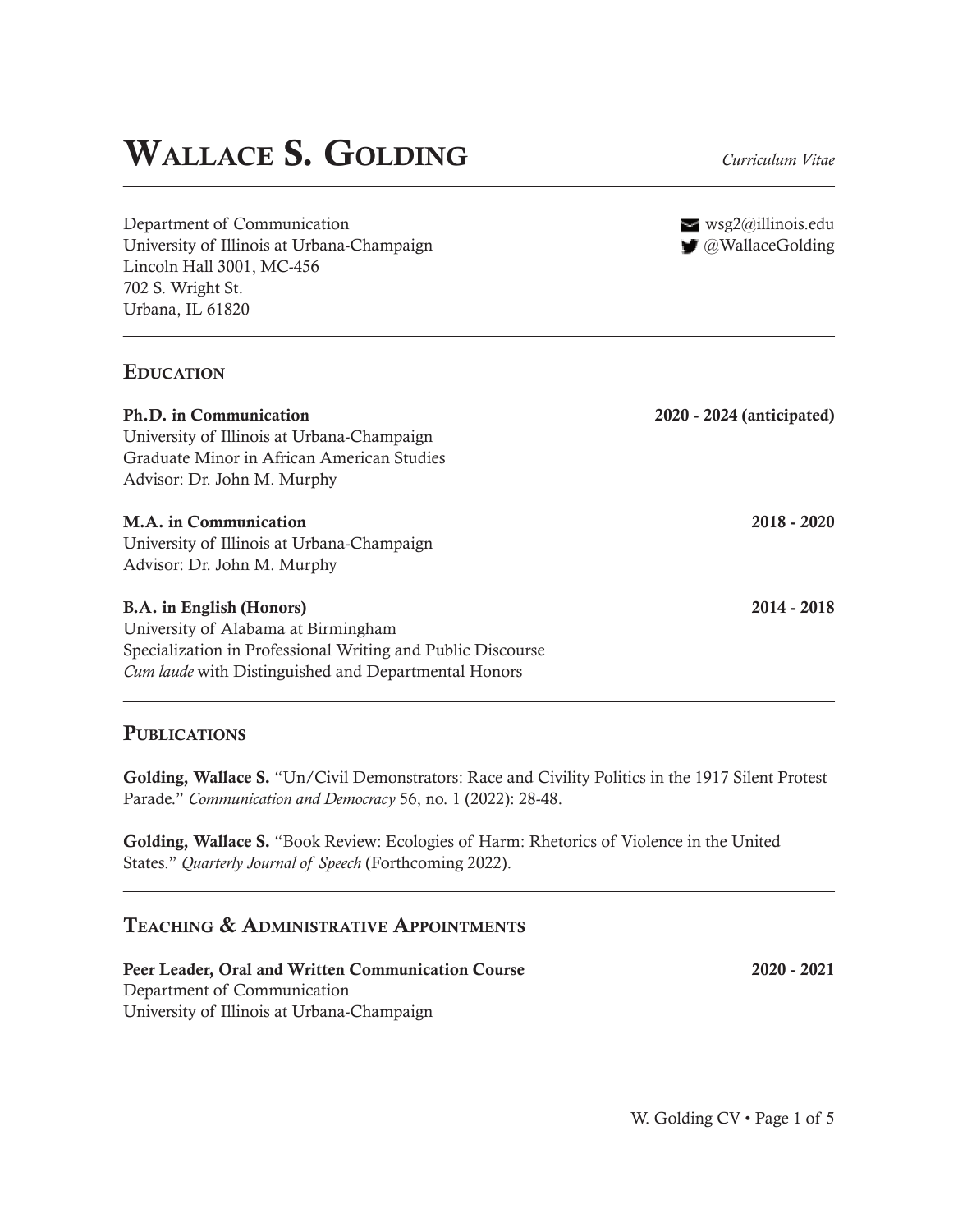#### **2018 - Present**

**Jan. 2020 - May 2020**

**2019 - Present**

#### **Graduate Teaching Assistant**

Department of Communication University of Illinois at Urbana-Champaign

Courses Taught (as instructor-of-record unless otherwise noted):

- CMN 101: Public Speaking (Fall 2018, Spring 2019)
- CMN 111/112: Oral and Written Communication I/II (Fall 2019, Spring 2020, Fall 2020, Spring 2021, Fall 2021)
- CMN 321: Strategies of Persuasion (Fall 2021-as Teaching Assistant)
- CMN 340: Visual Politics (Summer 2020, Spring 2022)

# **RESEARCH APPOINTMENTS & EXPERIENCE**

#### **Graduate Research Assistant**

Prof. JungHwan Yang Department of Communication University of Illinois at Urbana-Champaign

## **CLOUD**

Computational Laboratory for Online and Ubiquitous Data Department of Communication University of Illinois at Urbana-Champaign

## **RESEARCH PRESENTATIONS**

- **2022 Golding, Wallace S.** "Description and Abstraction After Racial Violence: The Case of Jesse Washington." Rhetoric Society of America Biennial Conference. Baltimore, MD.
- **Golding, Wallace S.** "Images of Torture, Images of Citizenship: Race and Lynching Imagetexts in *The Crisis*." National Communication Association Annual Conference. Seattle, WA. **2021**

**Golding, Wallace S.**, and Kimberlyn Harrison. "Marching Toward the Future: Youth Activism, Images, and Chronotopes in the 2017 People's Climate March and 2019 Global Climate Strike." National Communication Association Annual Conference. Seattle, WA.

Pitchford, Matthew C., **Wallace S. Golding**, and JungHwan Yang. "Images as Youth Movement: Parkland, March for Our Lives, and *Topoi* of Political Participation." International Communication Association Annual Conference. Denver, CO. Virtual.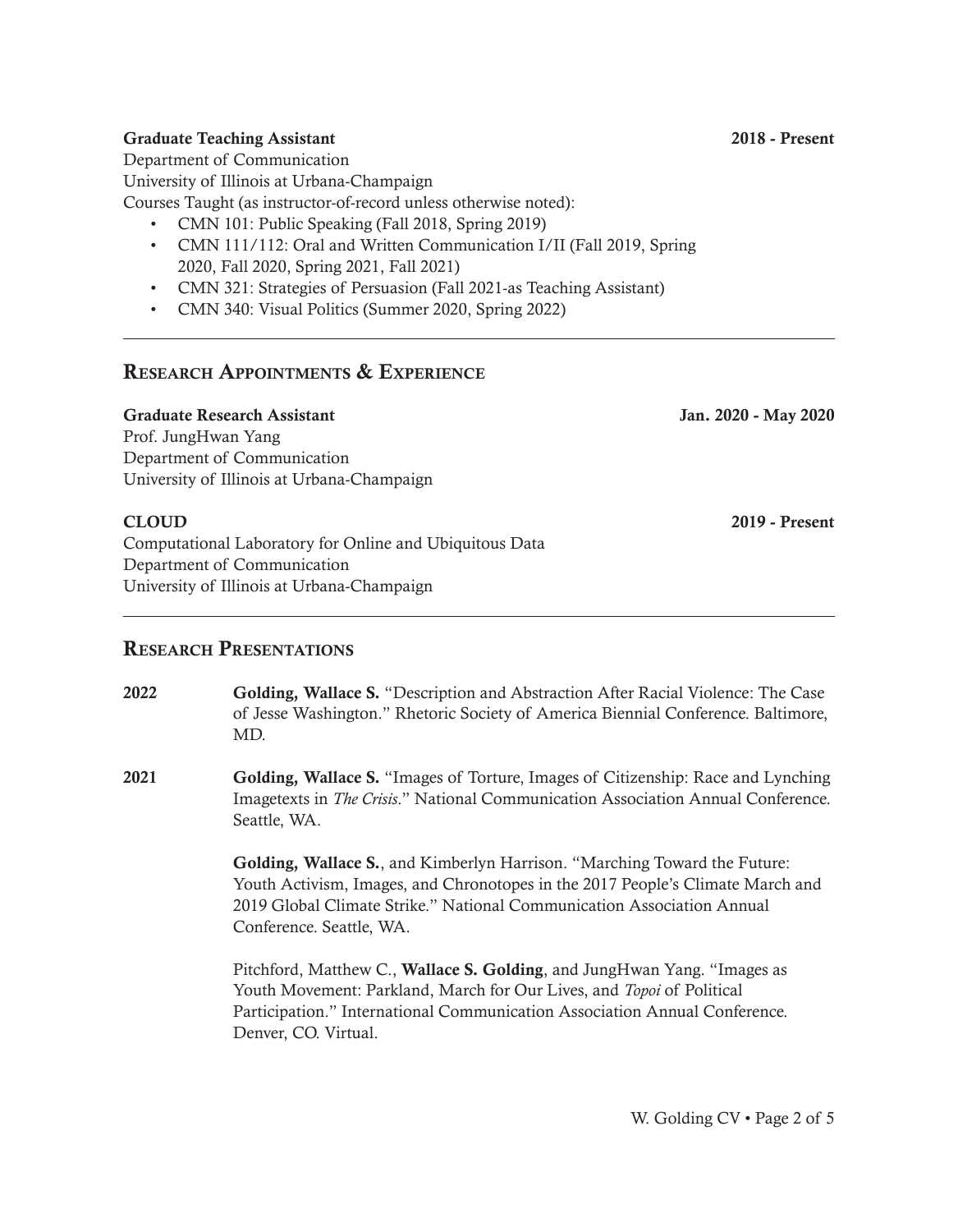| 2020 | Golding, Wallace S. " 'The Dignity of Man and the Destiny of Democracy':<br>National <i>Ethe</i> and Democratic Progress in Lyndon B. Johnson's 1965 Voting Rights<br>Address." National Communication Association Annual Conference. Indianapolis,<br>IN. Virtual. (James L. Golden Award Laureate Group.) |  |
|------|-------------------------------------------------------------------------------------------------------------------------------------------------------------------------------------------------------------------------------------------------------------------------------------------------------------|--|
|      | <b>Golding, Wallace S.</b> "Speaking with Silence: Sensory Articulations of Resistance in<br>the Silent Protest Parade of 1917." Rhetoric Society of America Biennial<br>Conference. Portland, OR. (Conference cancelled due to COVID-19 pandemic.)                                                         |  |
|      | Yang, JungHwan, Matthew C. Pitchford, Wallace S. Golding, and Kimberlyn<br>Harrison. "Images as Youth Activism in the Twittersphere." Midwest Political<br>Science Association Annual Conference. Chicago, IL. (Conference cancelled due to<br>COVID-19 pandemic.)                                          |  |
| 2019 | Golding, Wallace S. "Martin Luther King, Jr., George Wallace, and the Embodied<br>Rhetoric of 1963 Alabama." National Communication Association Annual<br>Conference. Baltimore, MD.                                                                                                                        |  |

# **INVITED LECTURES & PANELS**

"Race, Visual Rhetoric, and Obama in Grant Park." Guest Lecture to Strategies of Persuasion Course, Department of Communication, University of Illinois at Urbana-Champaign; November 2021.

"Interdisciplinarity and Academic 'Territory' in Communication Studies." Panel with Travis Dixon, Brian Quick, and Ned O'Gorman. Introduction to Graduate Studies Course, Department of Communication, University of Illinois at Urbana-Champaign; September 2021.

## **PROFESSIONAL WORKSHOPS & SEMINARS**

(*\*Denotes competitively selected participation.*)

#### **Rhetoric Society of America Summer Institute**\*

June 2021, Syracuse, NY (Virtual), "Race, Regionalism, and Rhetoric" Workshop, Directed by Kundai Chirindo and Dave Tell.

#### **Writing Across the Curriculum Seminar**

January 2021, Center for Writing Studies, University of Illinois at Urbana-Champaign.

#### **Online Teaching Academy**

August 2020, Center for Innovation in Teaching and Learning, University of Illinois at Urbana-Champaign.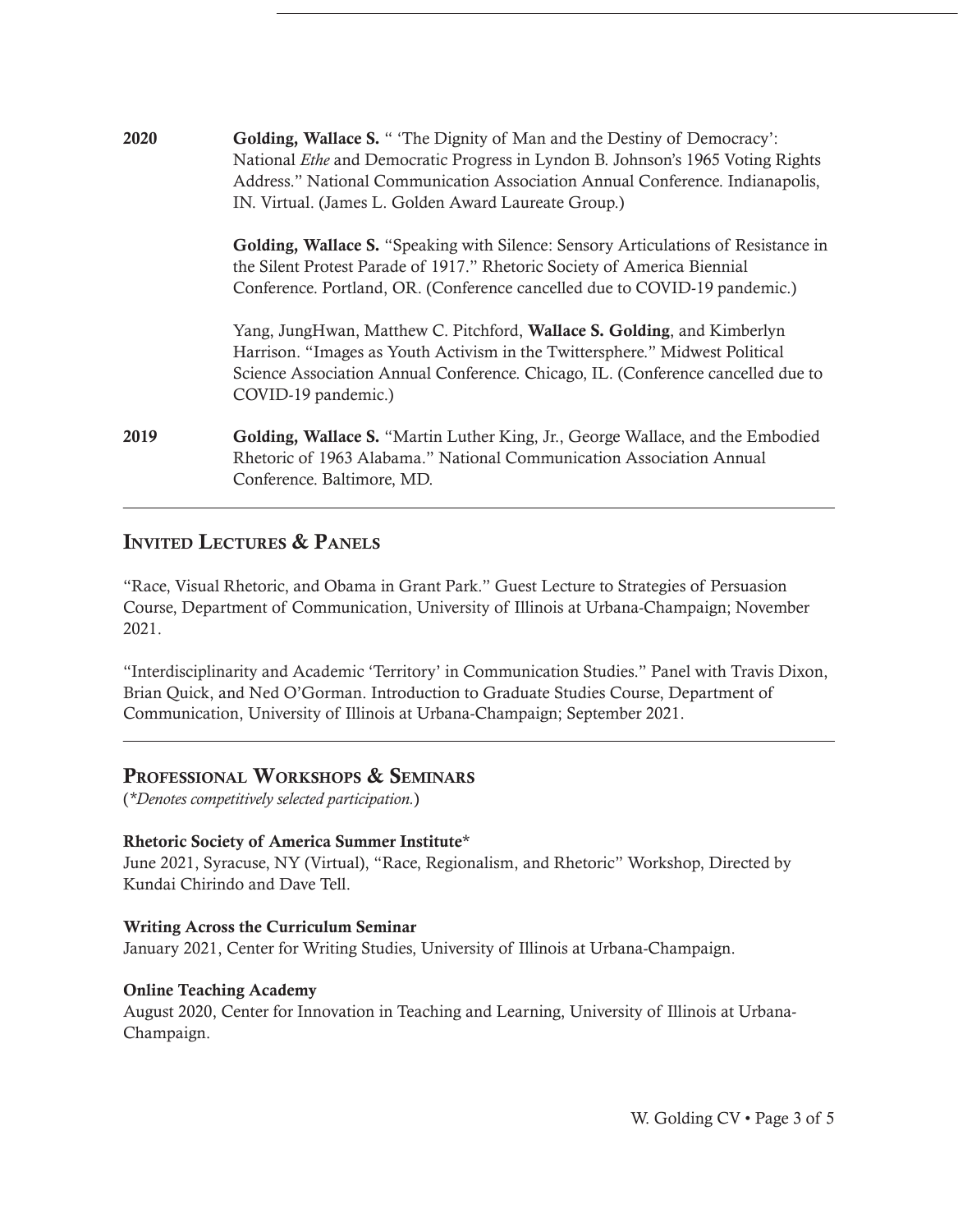February 2020, University of Illinois at Urbana-Champaign.

# **SERVICE**

### *To the Department:*

**President,** Graduate Student Association, Department of Communication, University of Illinois at Urbana-Champaign; 2021 - 2022.

**Commencement Speaker Selection Committee,** Department of Communication, University of Illinois at Urbana-Champaign; Spring 2021.

**Speaking Assessment,** Department of Communication, University of Illinois at Urbana-Champaign; Aug. 2019 - Feb. 2020.

**Social Chair,** Graduate Student Association, Department of Communication, University of Illinois at Urbana-Champaign; 2019 - 2020.

**Textbook Review Committee,** Public Speaking Course, Department of Communication, University of Illinois at Urbana-Champaign; Nov. 2018 - Feb. 2019.

### *To the College and University:*

**Awards Committee,** College of Liberal Arts and Sciences, University of Illinois at Urbana-Champaign; Jan. 2021 - May 2022.

**Workshop Coordinator,** EngineerSPEAK, Grainger College of Engineering, University of Illinois at Urbana-Champaign; Fall 2018, Spring 2019, Fall 2019, Spring 2020.

**Undergraduate Research Symposium Judge,** University of Illinois at Urbana-Champaign; Spring 2019, Fall 2019.

**Recruitment Ambassador,** Honors College, University of Alabama at Birmingham; April 2015 - April 2018.

## *To the Discipline:*

**Reviewer,** National Communication Association; Student Division (2020), Public Address Division (2020-2022), Rhetorical and Communication Theory Division (2020-2022).

**Reviewer,** Rhetoric Society of America (2022).